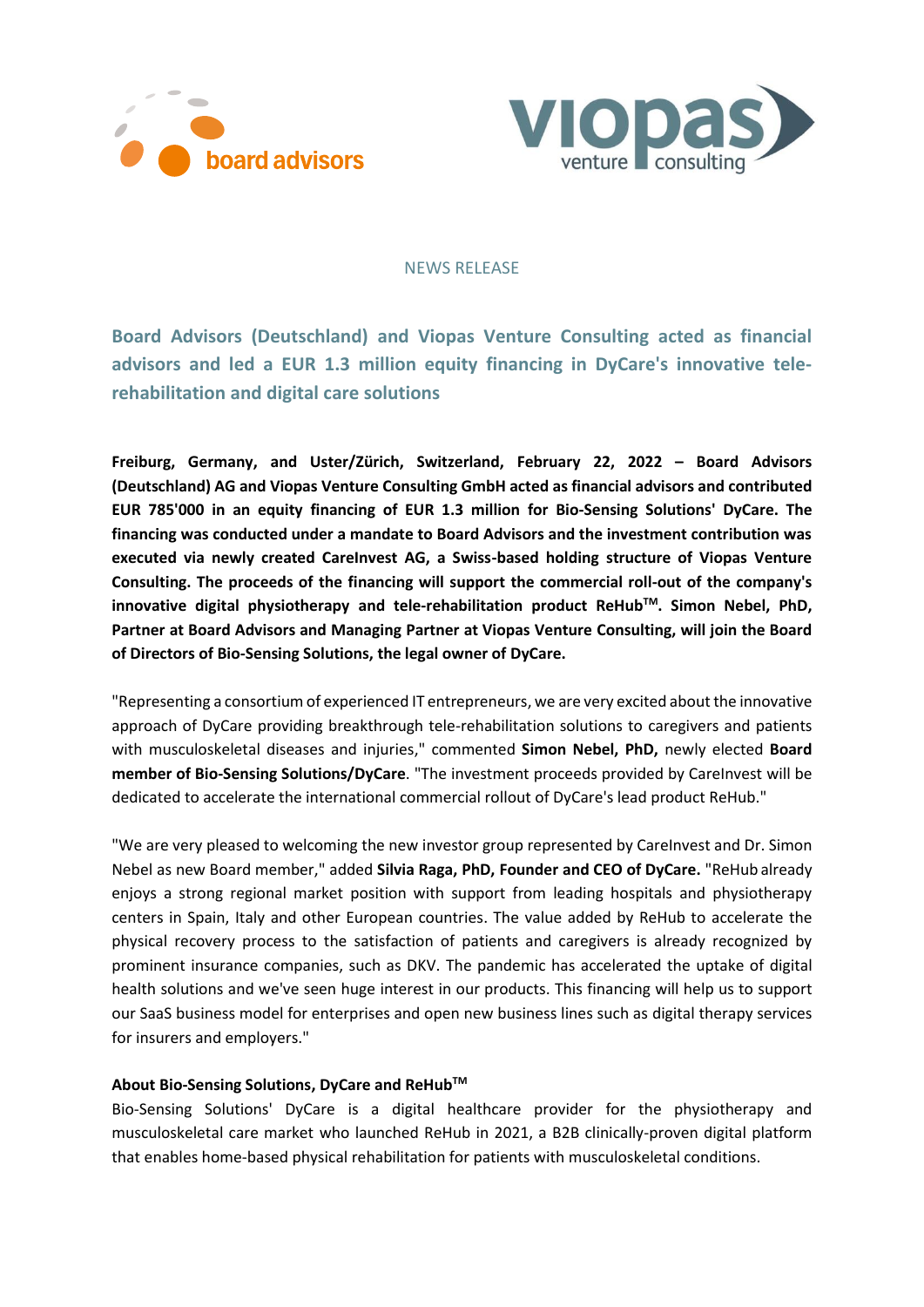Board Advisors (Deutschland) and Viopas Venture Consulting acted as financial advisors and led a EUR 1.3 million funding in DyCare's innovative tele-rehabilitation and digital care solutions February 22, 2022 / Page 2 of 3

Thanks to its advanced technology in computer vision, tracking sensors, and machine learning algorithms, ReHub increases patients' adherence and achieves better therapeutic outcomes through personalized treatment. With more than 547,000 therapeutic exercises delivered, ReHub has a proven record on scalability providing its services to healthcare providers, insurers, and individual practitioners.

Renowned health insurance companies, such as DKV, and hospitals, such as Vall d'Hebron, Hospital Clinic (Barcelona, Spain), and prestigious physiotherapy centers, such as Vital & Clinic, Rusconi Benessere, Top Physio (Roma, Italy), among others, already trust ReHub.

DyCare is owned by Bio-Sensing Solutions S.L. (Barcelona, Spain). For more information, please visit [www.dycare.com](http://www.dycare.com/) and [www.telerehub.com.](http://www.telerehub.com/)

# **About Board Advisors Deutschland AG (Board Advisors)**

Board Advisors is a Management Consulting and M&A advisory firm founded in 2005 by Christoph Löslein and is today headquartered in Freiburg (Germany). Board Advisors currently has own operations in Berlin, Zurich, Sursee, Basel, Nice, Munich and Manchester and has a network of international cooperation partners.

Board Advisors representsin-depth expertise in the health and technology sectors and has successfully completed numerous business development projects, buy- & sell-side transactions and fundraising mandates in recent years. For further information, please visi[t www.boardadvisors.de.](http://www.boardadvisors.de/)

### **About Viopas Venture Consulting (VVC)**

Viopas Venture Consulting is an advisory and consultancy boutique for the life science industry and healthcare investors with focus on Switzerland, Austria and Germany. The firm's clients are Biotech, early-stage and established Pharma and Digital Health companies seeking advice in business development, corporate strategy, M&A and financing. In addition, VVC supports and consults investors interested in the healthcare industry, including family offices, high-net worth individuals and institutional investors. VVC's managing partners Thomas Meier and Simon Nebel are also partners of Board Advisors Deutschland AG. For further information, please visit [www.viopasventure.ch.](http://www.viopasventure.ch/)